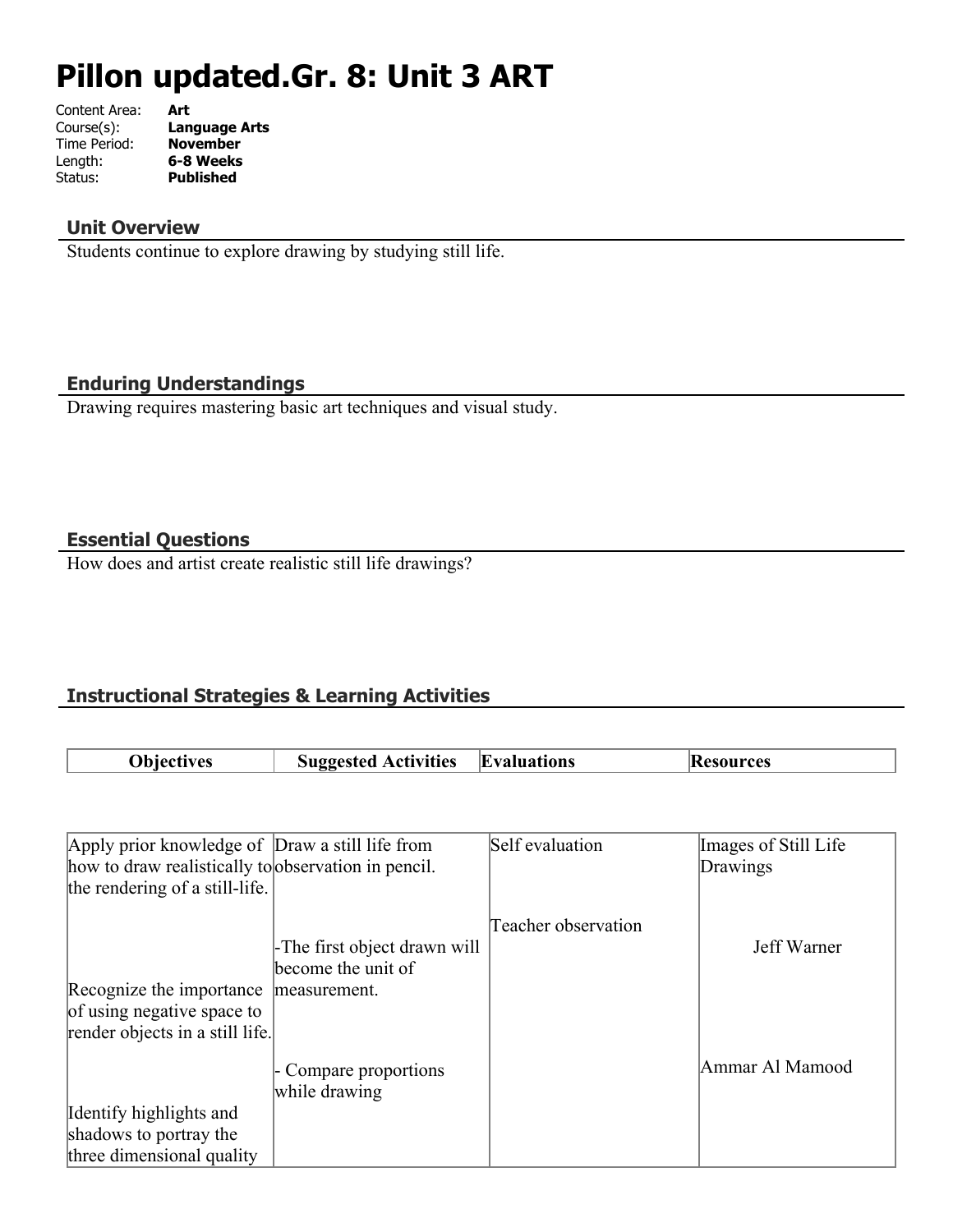| of an object as well as to<br>create contrast. | -Draw the negative space as<br>well as the positive space |  |
|------------------------------------------------|-----------------------------------------------------------|--|
|                                                | -Highlight and shadow to<br>define three dimensionality   |  |

#### **Integration of Career Readiness, Life Literacies and Key Skills**

| TECH.9.4.8.CL4       | Explore the role of creativity and innovation in career pathways and industries.                                                                                  |
|----------------------|-------------------------------------------------------------------------------------------------------------------------------------------------------------------|
| WRK.9.2.8.CAP.5      | Develop a personal plan with the assistance of an adult mentor that includes information<br>about career areas of interest, goals and an educational plan.        |
|                      | Multiple solutions often exist to solve a problem.                                                                                                                |
| <b>TECH.9.4.8.CI</b> | Creativity and Innovation                                                                                                                                         |
| <b>TECH.9.4.8.CT</b> | Critical Thinking and Problem-solving                                                                                                                             |
| WRK.9.2.8.CAP.4      | Explain how an individual's online behavior (e.g., social networking, photo exchanges,<br>video postings) may impact opportunities for employment or advancement. |
| <b>WRK.9.2.8.CAP</b> | <b>Career Awareness and Planning</b>                                                                                                                              |
|                      | An essential aspect of problem solving is being able to self-reflect on why possible<br>solutions for solving problems were or were not successful.               |

# **Technology and Design Integration**

Students will interact with the unit using the Smartboard.

# **Interdisciplinary Connections**

| MA.5.MD.A   | Convert like measurement units within a given measurement system.                                                                                                                                                                 |
|-------------|-----------------------------------------------------------------------------------------------------------------------------------------------------------------------------------------------------------------------------------|
| MA.5.MD.C.3 | Recognize volume as an attribute of solid figures and understand concepts of volume<br>measurement.                                                                                                                               |
| LA.SL.8.1   | Engage effectively in a range of collaborative discussions (one-on-one, in groups, and<br>teacher-led) with diverse partners on grade 8 topics, texts, and issues, building on others'<br>ideas and expressing their own clearly. |

#### **Differentiation**

- Understand that gifted students, just like all students, come to school to learn and be challenged.
- Pre-assess your students. Find out their areas of strength as well as those areas you may need to address before students move on.
- Consider grouping gifted students together for at least part of the school day.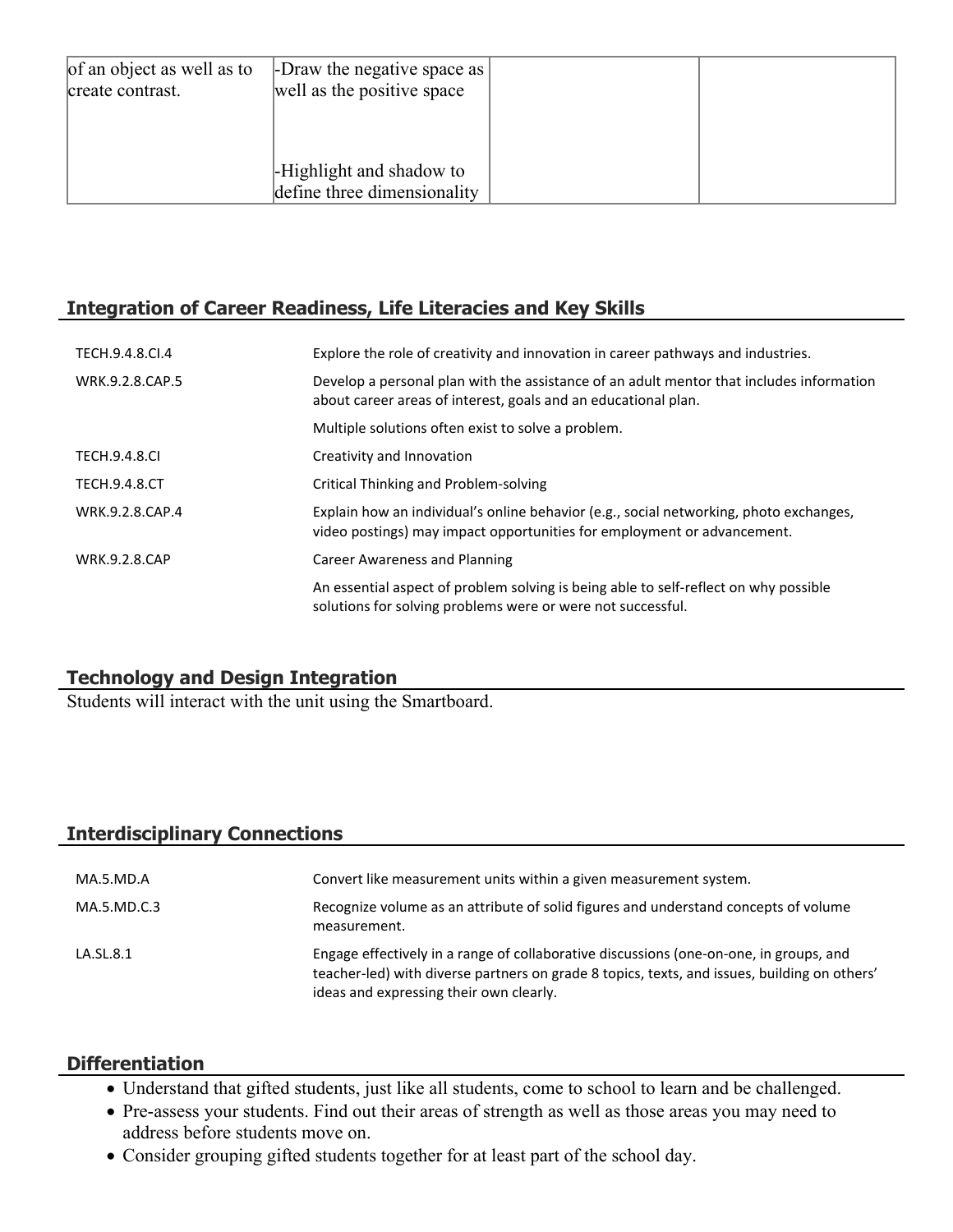- Plan for differentiation. Consider pre-assessments, extension activities, and compacting the curriculum.
- Use phrases like "You've shown you don't need more practice" or "You need more practice" instead of words like "qualify" or "eligible" when referring to extension work.
- Encourage high-ability students to take on challenges. Because they're often used to getting good grades, gifted students may be risk averse.

#### **Definitions of Differentiation Components**:

- o Content the specific information that is to be taught in the lesson/unit/course of instruction.
- o Process how the student will acquire the content information.
- o Product how the student will demonstrate understanding of the content.
- o Learning Environment the environment where learning is taking place including physical location and/or student grouping

#### **Differentiation occurring in this unit:**

Students will create works based on interest, skills.

#### For Gifted:

Encourage students to explore concepts in depth and encourage independent studies or investigations. Use thematic instruction to connect learning across the curriculum. Encourage creative expression and thinking by allowing students to choose how to approach a problem or assignment. Expand students' time for free reading. Invite students to explore different points of view on a topic of study and compare the two. Provide learning centers where students are in charge of their learning. Brainstorm with gifted children on what types of projects they would like to explore to extend what they're learning in the classroom. Determine where students' interests lie and capitalize on their inquisitiveness. Refrain from having them complete more work in the same manner. Employ differentiated curriculum to keep interest high. Avoid drill and practice activities. Ask students' higher level questions that require students to look into causes, experiences, and facts to draw a conclusion or make connections to other areas of learning. If possible, compact curriculum to allow gifted students to move more quickly through the material. Encourage students to make transformations- use a common task or item in a different way. From

http://www.bsu.edu/web/lshasky/Forms/Interventions/Gifted.pdf

#### **Modifications & Accommodations**

IEP midifications will be followed

Students needing additional instruction and support will be monitored

Refer to QSAC EXCEL SMALL SPED ACCOMMOCATIONS spreadsheet in this discipline.

#### **Modifications and Accommodations used in this unit:**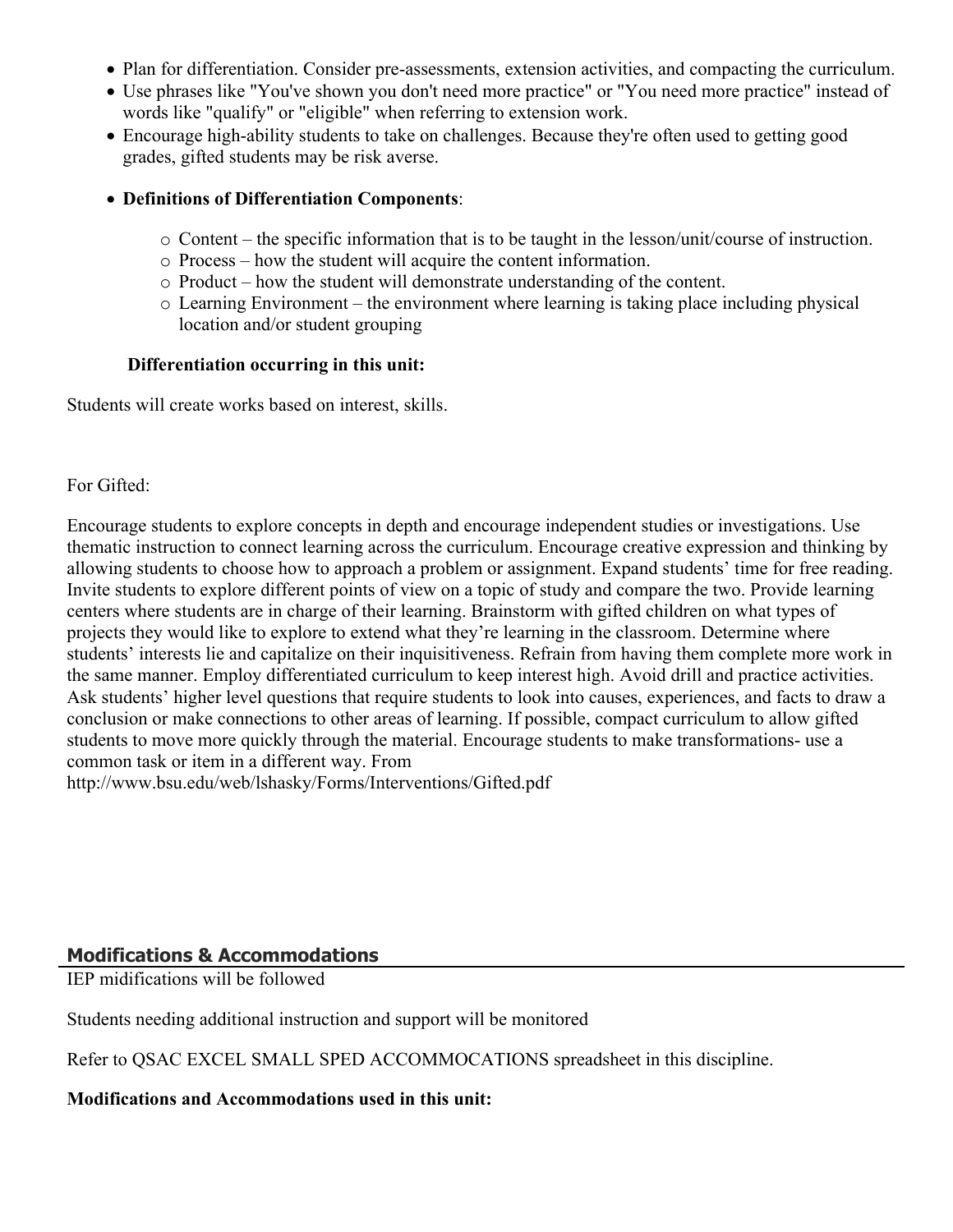#### **Benchmark Assessments**

**Benchmark Assessments** are given periodically (e.g., at the end of every quarter or as frequently as once per month) throughout a school year to establish baseline achievement data and measure progress toward a standard or set of academic standards and goals.

#### **Schoolwide Benchmark assessments:**

Aimsweb benchmarks 3X a year

Linkit Benchmarks 3X a year

DRA

#### **Additional Benchmarks used in this unit:**

Teacher record of growth when using medium

#### **Formative Assessments**

Assessment allows both instructor and student to monitor progress towards achieving learning objectives, and can be approached in a variety of ways. **Formative assessment** refers to tools that identify misconceptions, struggles, and learning gaps along the way and assess how to close those gaps. It includes effective tools for helping to shape learning, and can even bolster students' abilities to take ownership of their learning when they understand that the goal is to improve learning, not apply final marks (Trumbull and Lash, 2013). It can include students assessing themselves, peers, or even the instructor, through writing, quizzes, conversation, and more. In short, formative assessment occurs throughout a class or course, and seeks to improve student achievement of learning objectives through approaches that can support specific student needs (Theal and Franklin, 2010, p. 151).

#### **Formative Assessments used in this unit:**

Self evaluation

Teacher observation

## **Summative Assessments**

**summative assessments** evaluate student learning, knowledge, proficiency, or success at the conclusion of an instructional period, like a unit, course, or program. Summative assessments are almost always formally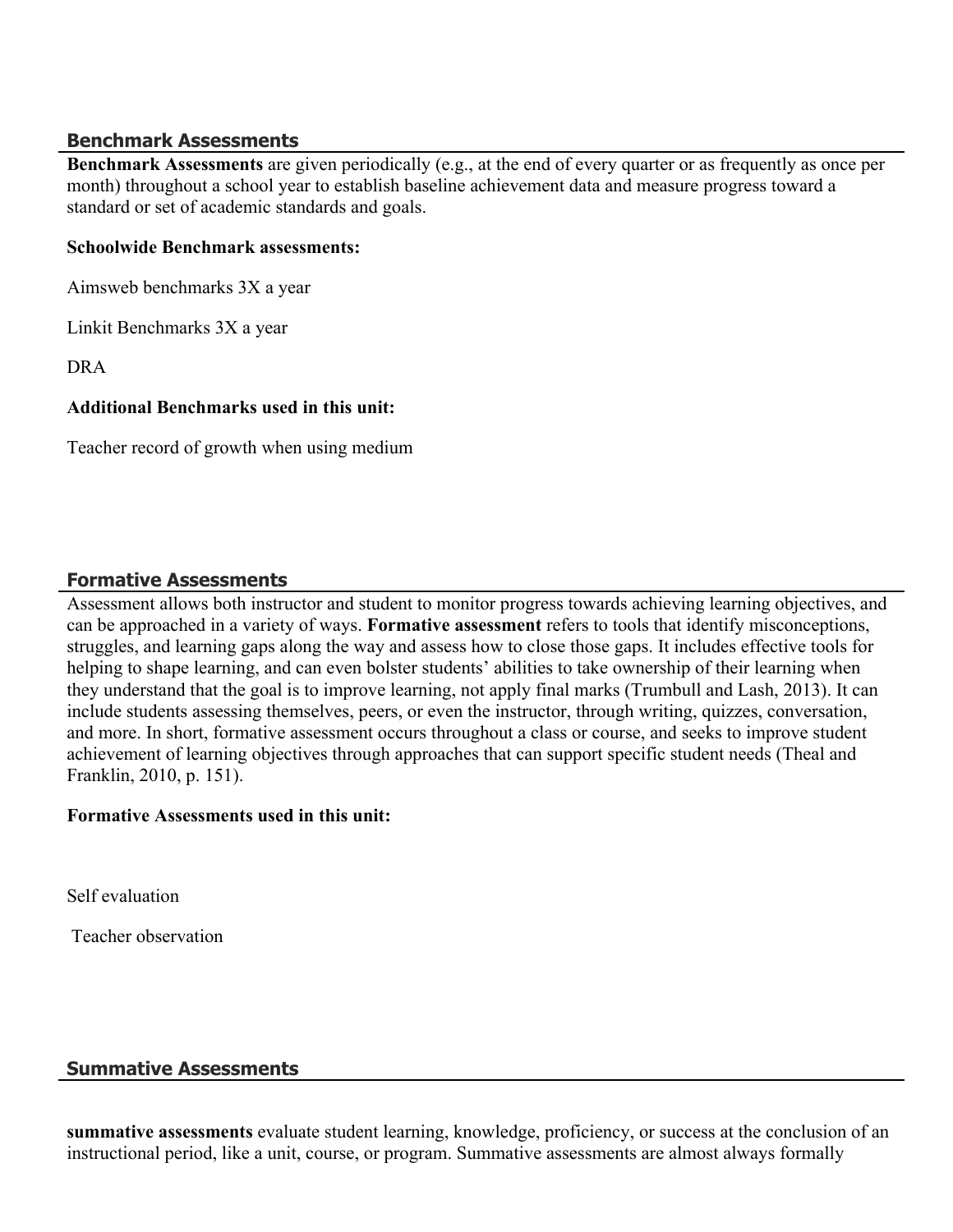graded and often heavily weighted (though they do not need to be). Summative assessment can be used to great effect in conjunction and alignment with formative assessment, and instructors can consider a variety of ways to combine these approaches.

# **Summative assessments for this unit:**

Self evaluation

Teacher observation

#### **Instructional Materials**

Images of Still Life Drawings

Jeff Warner

Ammar Al Mamood

Required art materials as needed

| <b>Standards</b> |                                                                                                                                                                                                                                                                |
|------------------|----------------------------------------------------------------------------------------------------------------------------------------------------------------------------------------------------------------------------------------------------------------|
| VPA.1.1.8        | All students will demonstrate an understanding of the elements and principles that govern<br>the creation of works of art in dance, music, theatre, and visual art.                                                                                            |
| VPA.1.1.8.D.CS1  | Art is a universal language. Visual communication through art crosses cultural and<br>language barriers throughout time.                                                                                                                                       |
| VPA.1.1.8.D.1    | Describe the intellectual and emotional significance conveyed by the application of the<br>elements of art and principles of design in different historical eras and cultures.                                                                                 |
| VPA.1.3.8.D.CS1  | The creation of art is driven by the principles of balance, harmony, unity, emphasis,<br>proportion, and rhythm/movement.                                                                                                                                      |
| VPA.1.3.8.D.2    | Apply various art media, art mediums, technologies, and processes in the creation of<br>allegorical, theme-based, two- and three-dimensional works of art, using tools and<br>technologies that are appropriate to the theme and goals.                        |
| VPA.1.3.8.D.CS3  | The classification of art into various art genres depends on the formal aspects of visual<br>statements (e.g., physical properties, theoretical components, cultural context). Many<br>genres of art are associated with discipline-specific arts terminology. |
| VPA.1.3.8.D.3    | Identify genres of art (including realism, abstract/nonobjective art, and conceptual art)<br>within various contexts using appropriate art vocabulary, and solve hands-on visual<br>problems using a variety of genre styles.                                  |
| VPA.1.3.8.D.CS5  | Each of the many genres of art is associated with discipline-specific arts terminology and a<br>stylistic approach to art-making.                                                                                                                              |
| VPA.1.1.8.D.2    | Compare and contrast various masterworks of art from diverse cultures, and identify<br>elements of the works that relate to specific cultural heritages.                                                                                                       |